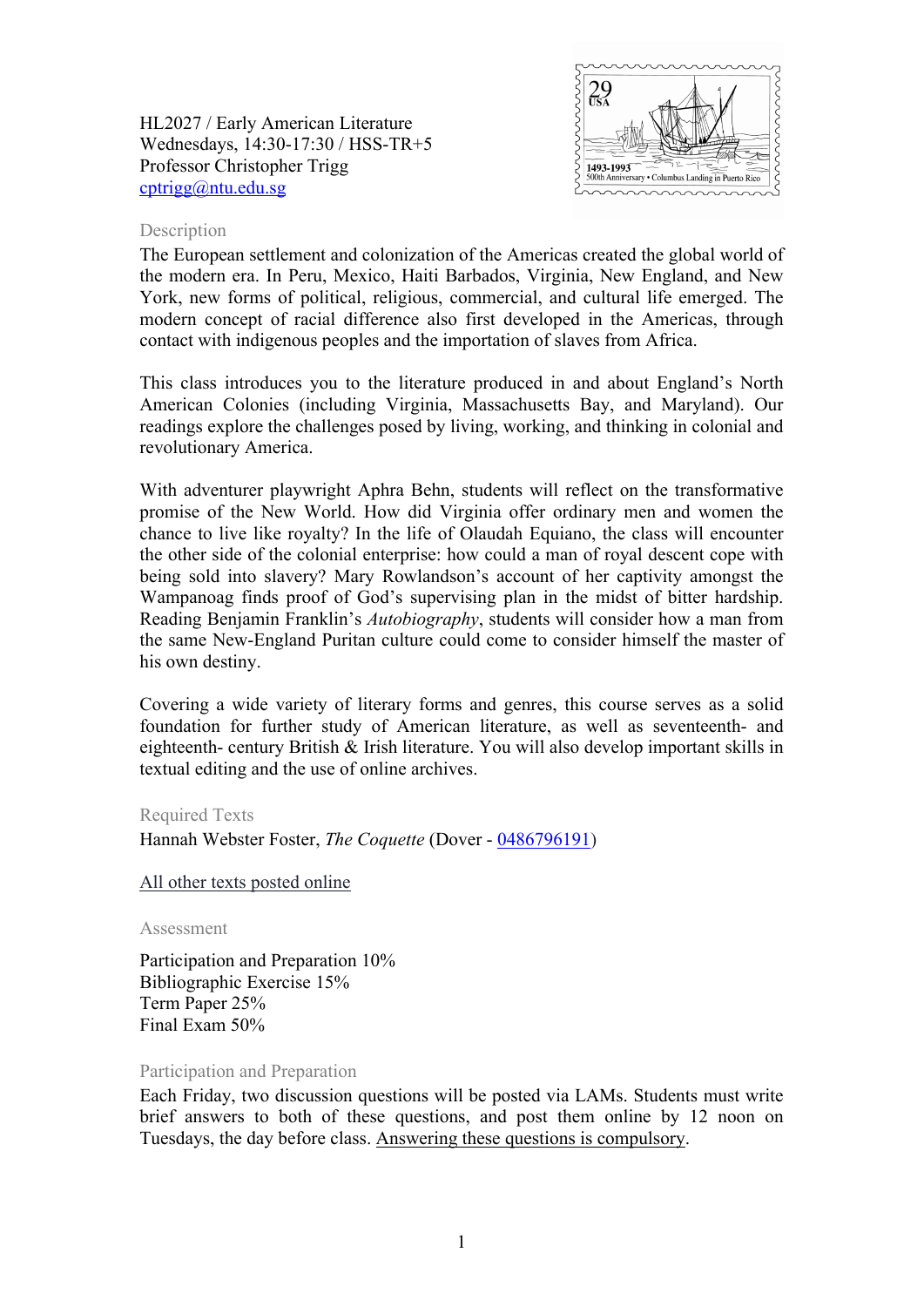# Bibliographic Exercise

Working in small groups, students will identify an interesting (and brief) early American text from an online database. They will then produce an edition of the text, including a short introduction, a bibliographic record, and any footnotes necessary for the comprehension of a general reader. Students will be able to conduct most of the work for this exercise during class on September 18<sup>th</sup>.

### Late Penalties

Late work submitted without an approved extension will be penalized one half-mark per day late – an A paper submitted one day late would drop to an A-, etc.

Plagiarism Please see the School of Humanities' statement on plagiarism [here.](http://www.soh.ntu.edu.sg/Programmes/Undergraduate/current/Pages/forms.aspx)

Seminar Schedule 1.  $14^{th}$  August The Idea of America William Strachey, "To the Lords of the Councell of Virginea" (1612)

2.  $21<sup>st</sup>$  August Colonial Virginia: Planters, Rebels, & Indians Aphra Behn, *[The Widow Ranter](https://digitalcommons.unl.edu/cgi/viewcontent.cgi?article=1045&context=etas)* (1689).

3.  $27<sup>th</sup>$  August Colonial Massachusetts: Puritan Ideology, Puritan Faith John Winthrop, "A Model of Christian Charity" (1630). Anne Bradstreet, Selected Poems.

4. 4<sup>th</sup> September The Captivity Narrative Mary Rowlandson, *The Soveraignty and Goodness of God* (1682).

5. 11<sup>th</sup> September The Salem Witch Trials Deodat Lawson, *A Brief and True Narrative* (1692). \*Cotton Mather, *[Wonders of the Invisible World](https://digitalcommons.unl.edu/cgi/viewcontent.cgi?article=1053&context=etas)* (1692).

6.  $18<sup>th</sup>$  September The Book in the Atlantic World Bibliographic Exercise.

7. 25th September Slaves and Slave Holders Samuel Sewall, *[The Selling of Joseph](https://digitalcommons.unl.edu/cgi/viewcontent.cgi?article=1026&context=etas)* (1700). John Saffin, *A Brief and Candid Answer* (1701). Cotton Mather, *[The Negro Christianized](https://digitalcommons.unl.edu/cgi/viewcontent.cgi?article=1028&context=etas)* (1706).

Recess ----------------------------------------------------------------------------------------------